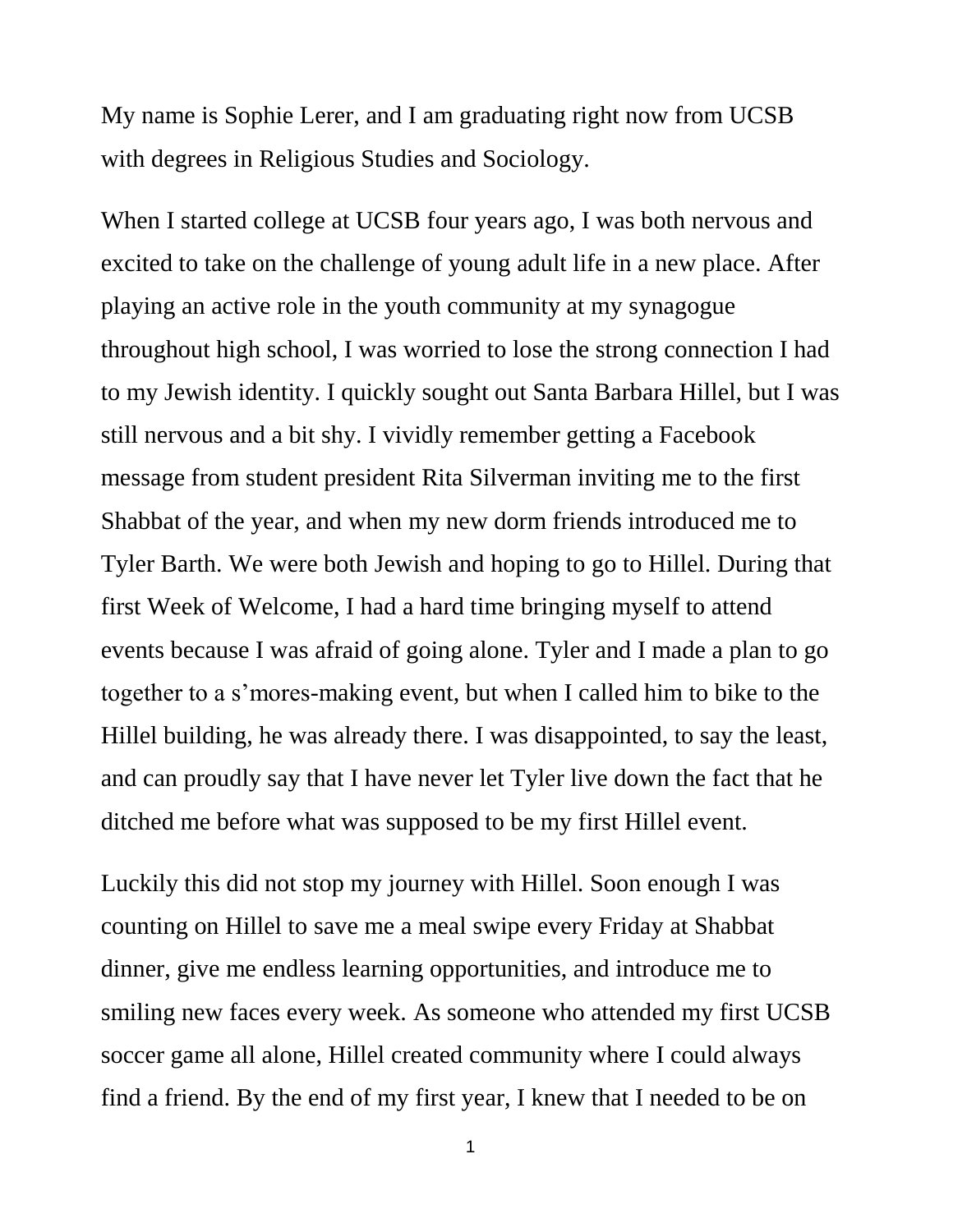the Student Board. I saw the board as a close-knit group of student leaders, and I wanted a place in that family. By my second year, I was a member of the Tzedek team and began co-leading Shabbat services.

I was soon reminded of the significance of my Hillel family when I missed the first week of classes due to my father's sudden health issues. Almost every weekend I rode the train home to visit my dad. Though I had to put my Shabbat service leading on hold, it was such a comfort to have Hillel events throughout the week that gave me a break from the stresses of school and what was happening back home. As chatty as I may be, I am a pretty private person and didn't talk much about the fact that my dad was in the hospital. I casually mentioned it one day to our Engagement Associate, Eliana, and throughout the next week, I received messages from all the staff checking in on me. I remember that I had not had many interactions with Rabbi Evan outside of services at this point, and it meant so much to me to receive an email from him offering to talk if I needed it. Through this extremely difficult time of so much change and uncertainty, my Hillel community remained a much-needed constant.

Three months later, my dad was home from the hospital and I too was headed home for winter break. I entered the winter quarter excited for a new beginning. I was starting a new job and was so ready for a normal quarter. A couple of months later, the world was rocked by the COVID-19 Pandemic and my dreams of normalcy were shattered. I went home to take my finals, unsure of when I would see any of my friends again.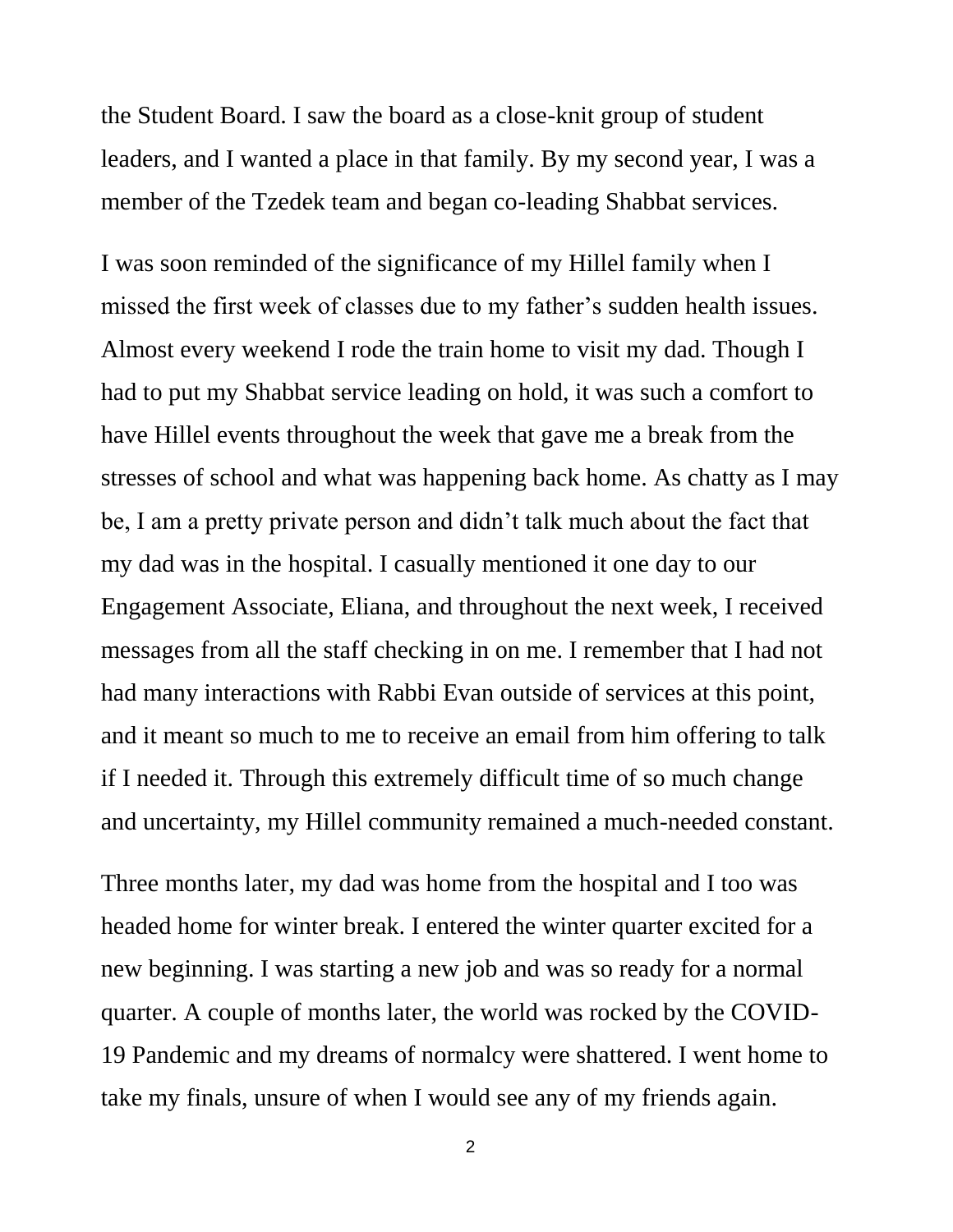Everything moved onto Zoom and we all had to get creative to stay connected to our loved ones. Surprisingly, my Hillel friendships grew stronger during this time. I looked forward to Zoom Shabbats and the faces I knew I would see every week. Game nights gave me excuses to catch up with my friends. By my third year, as the pandemic continued, I realized I should take a step up and lead as Hillel co-president.

The confidence that staff and students had in me allowed me to develop a confidence in myself and my abilities that I previously had shied away from. Even in high school, I was always afraid to take on roles of heightened responsibility because I did not want to let myself or others down. Now I know that when I put my all into something I can achieve positive results. Although we spent the entirety of that school year on Zoom, I think we all learned a lot about ourselves. At the end of the year we held our first in-person Shabbat. The act of gathering together on Shabbat for the first time in over a year was so incredibly special.

Now as I stand here at the end of my fourth year, I look back on all we have accomplished and how much I have grown. I remember this fall's Welcome-Back Barbeque and the insane huge turnout we received. It was so heartwarming to see our community building itself back up to what it once was and beyond.

Over the course of this year I have come to appreciate that we are not bringing back whatever community we had pre-Covid. Although this